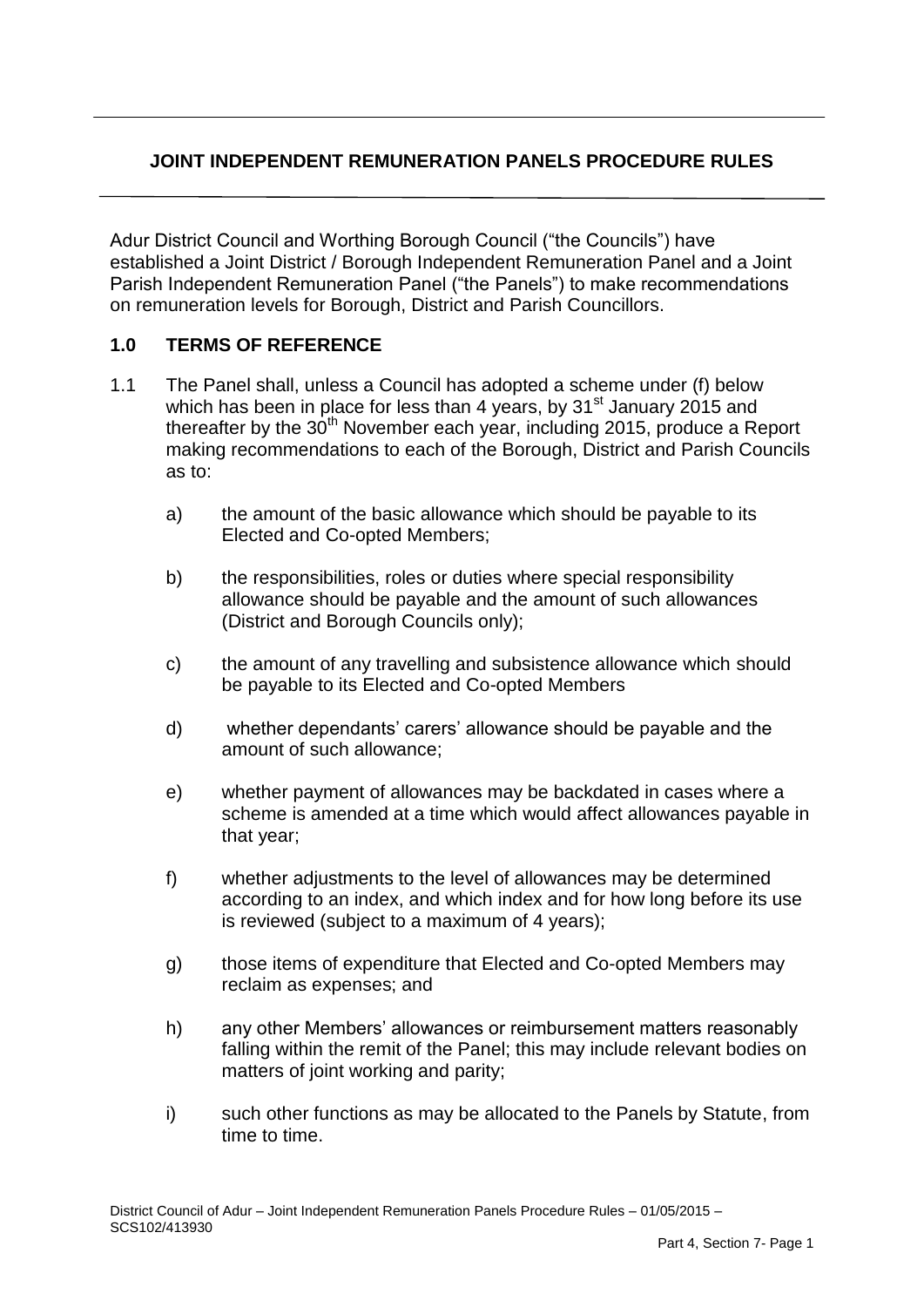1.2 The Panel's Reports shall be submitted to the Councils by way of the Joint Governance Committee.

## **2.0 PANEL MEMBERSHIP AND APPOINTMENT**

- 2.1 The Membership of the Joint District/Borough Independent Remuneration Panel and the Joint Parish Independent Remuneration Panel shall be the same;
- 2.2 The Panel shall consist of 6 Members appointed by the Joint Governance Committee or a Sub-Committee thereof;
- 2.3 The following persons cannot be appointed to the Panels, namely a person:
	- a) who is a Member or Co-opted Member of either of the Councils or a Parish Council in respect of which the Panel makes recommendations; or
	- b) is disqualified from being or becoming a Member of either of the Councils or a Parish Council in respect of which the Panel makes recommendations;
- 2.4 Appointment to the Panel shall be for a period of not more than 4 years;
- 2.5 A Member of the Panels may be reappointed following the end of their term of appointment provided that the Councils carry out a recruitment process involving public advertisement;
- 2.6 The Members of the Panels shall receive the following allowances, to be reviewed every 4 years:

Chairman: £100.00 per Meeting attended; Panel Member: £75.00 per Meeting attended;

In the absence of the Chairman to the Meeting, another Panel Member chairing the Meeting should receive the payment of £100.00, in place of their usual £75.00 payment.

- 2.7 Wherever possible the Panel Members shall be treated as separate and individual consultants who are responsible for their own tax, National Insurance, etc.
- 2.8 A person specification shall be drawn up and agreed by the Joint Governance Committee, to ensure that the candidates who are appointed:
	- a) are able to demonstrate a high degree of personal integrity;
	- b) are not Members of any Local Authority and are not disqualified from being or becoming a Member of a Local Authority;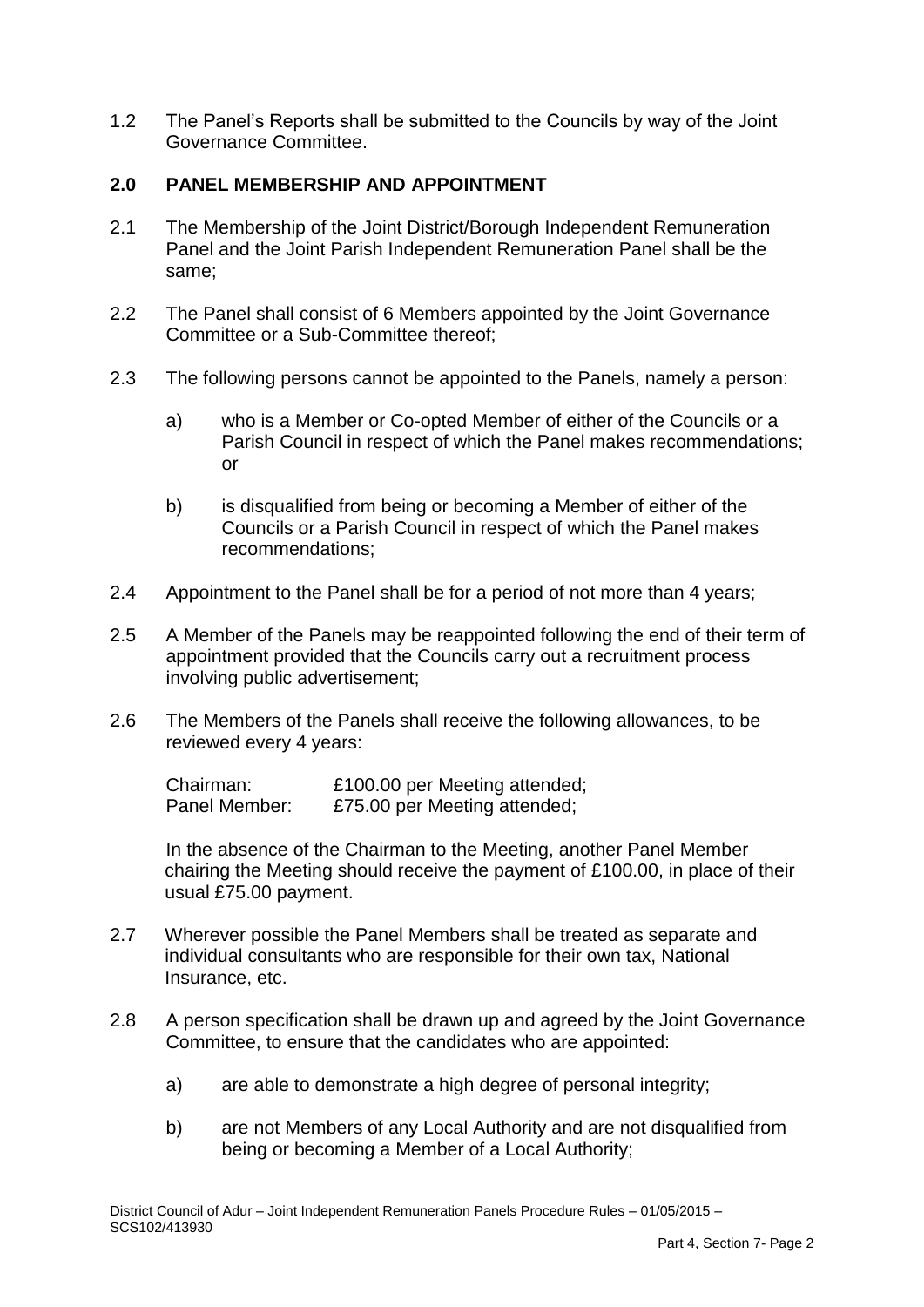- c) have, if possible, the appropriate level of skill, knowledge and understanding of setting remunerations;
- d) have the necessary time and commitment for the role;
- e) will disclose the extent of their connections to any political party or other group and whether these are such as to risk the effective discharge of the Panel's functions were the candidate to be appointed.
- 2.9 Terms of appointment shall include a provision that a Member of the Panels may be removed from office by a resolution of the Joint Governance Committee, or a Sub-Committee thereof following a finding by that Committee or Sub-Committee that the Member of the Panels:
	- a) is disqualified from being a Member of the Panels or is guilty of conduct which brings the office into disrepute (e.g. being found guilty of a criminal offence, an act of dishonesty or other serious misconduct);
	- b) is guilty of a lack of diligence or incompetence; or
	- c) becomes an Elected or Co-opted Member or an employee of a Local Authority.

## **3.0 PANEL OPERATING RULES**

- 3.1 The Panel's term of office shall commence on  $1<sup>st</sup>$  September, 2014;
- 3.2 The Panel shall:
	- a) appoint its own Chairman at the first Meeting and, thereafter, at the first Meeting in each Municipal year;
	- b) require a quorum of 3 at all Meetings;
	- c) meet a minimum of once in each Municipal year, with such additional Meetings as are necessary to fully discharge the functions of the Panels; and
	- d) otherwise devise its own rules for the conduct of Meetings providing that such rules are consistent with legislative requirements and good governance practice.

#### **4.0 DELEGATED FUNCTIONS**

- 4.1 The Panels shall have the following delegated functions:
	- a) To research Members' Allowances schemes in other relevant Authorities;